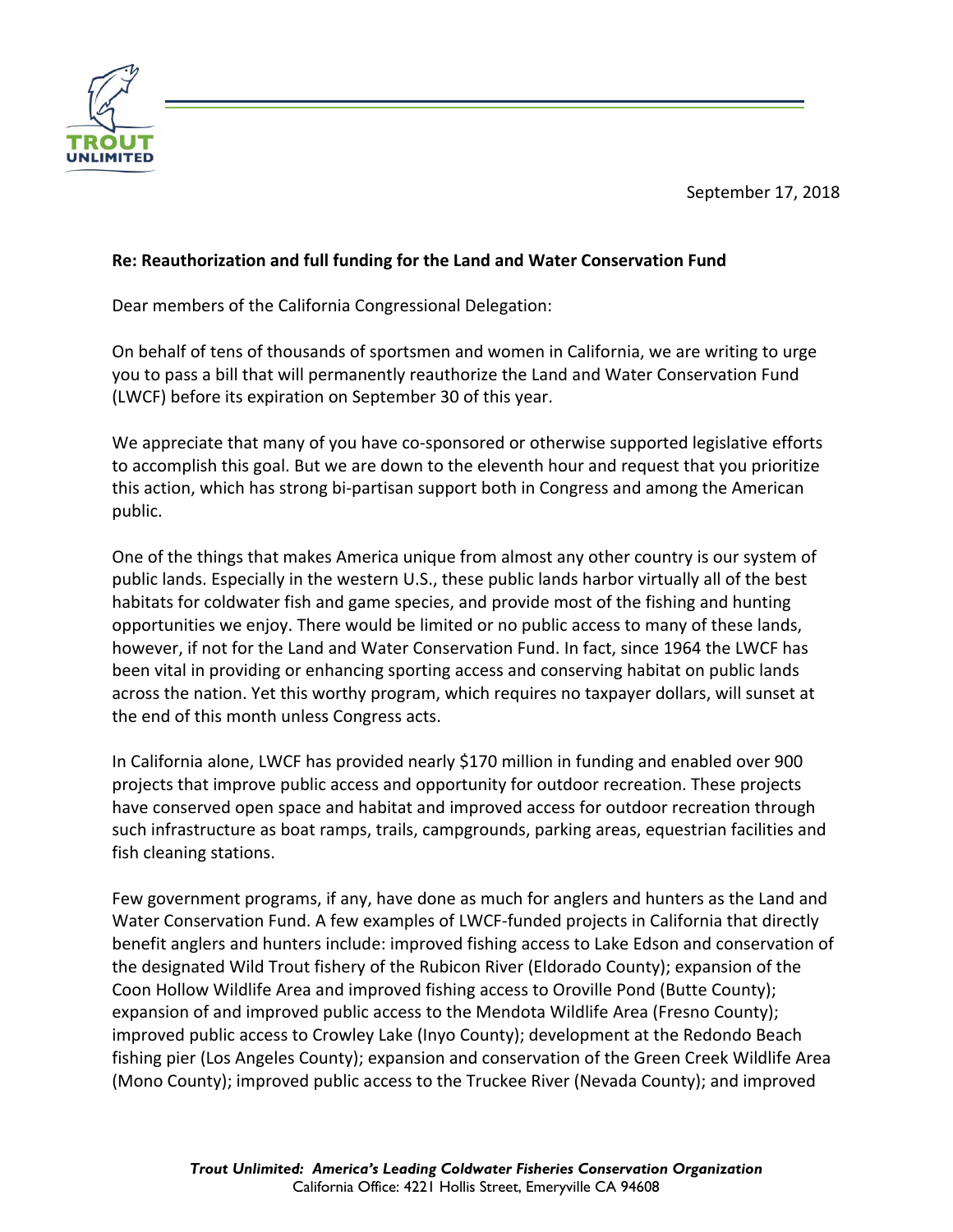California sportsmen's groups letter re: reauthorization of LWCF example 2 of 4 09/14/18

fishing access to the Klamath River and expansion of the Horseshoe Ranch Wildlife Area (Siskiyou County).

Of particular benefit to sportsmen and women, LWCF funding is sometimes utilized to swap or acquire private properties surrounded by public land. The conversion of such inholdings to public land helps reduce fragmentation of habitat and often improves public access for hunting, fishing, and other recreational activities. Working with local communities and willing sellers, these LWCF‐funded strategic land exchanges and acquisitions have significantly improved conservation efforts and recreational access in many areas.

As you know, there is an ongoing, bi-partisan effort in Congress to permanently reauthorize the LWCF. Yet, despite diverse support from all corners of the country and many lawmakers from both sides of the aisle, Congress has sidestepped several opportunities to pass legislation to achieve this outcome.

There is no sporting opportunity without high quality habitat. Few government programs, at any level, have been as successful and important in conserving habitat and enhancing public access as the Land and Water Conservation Fund, utilizing zero taxpayer dollars. We respectfully request that you pursue every opportunity to re-authorize and fully fund the LWCF prior to the program's expiration on September 30.

Sincerely,

Cindy Noble **Cindy Noble** *Michael Noble* Chair, California Council of Trout Unlimited Owner, Fish First Fly Shop President, Feather River Chapter **1998** Chico, CA Trout Unlimited Graeagle, CA

Michael Caranci **Bill Templin** President, Shasta Trinity Cascades Chapter President, Sac‐Sierra Chapter Trout Unlimited Trout Unlimited Redding, CA Carmichael, CA

Jon Baiocchi David Gregory Owner, Baiocchi's Troutfitters Owner, Yosemite Outfitters Nevada City, CA Mariposa, CA

Peter Mangarella Trevor Fagerskog Trout Unlimited Trout Unlimited Emeryville, CA Truckee, CA

President, John Muir Chapter **Breef and Truckee River Chapter** President, Truckee River Chapter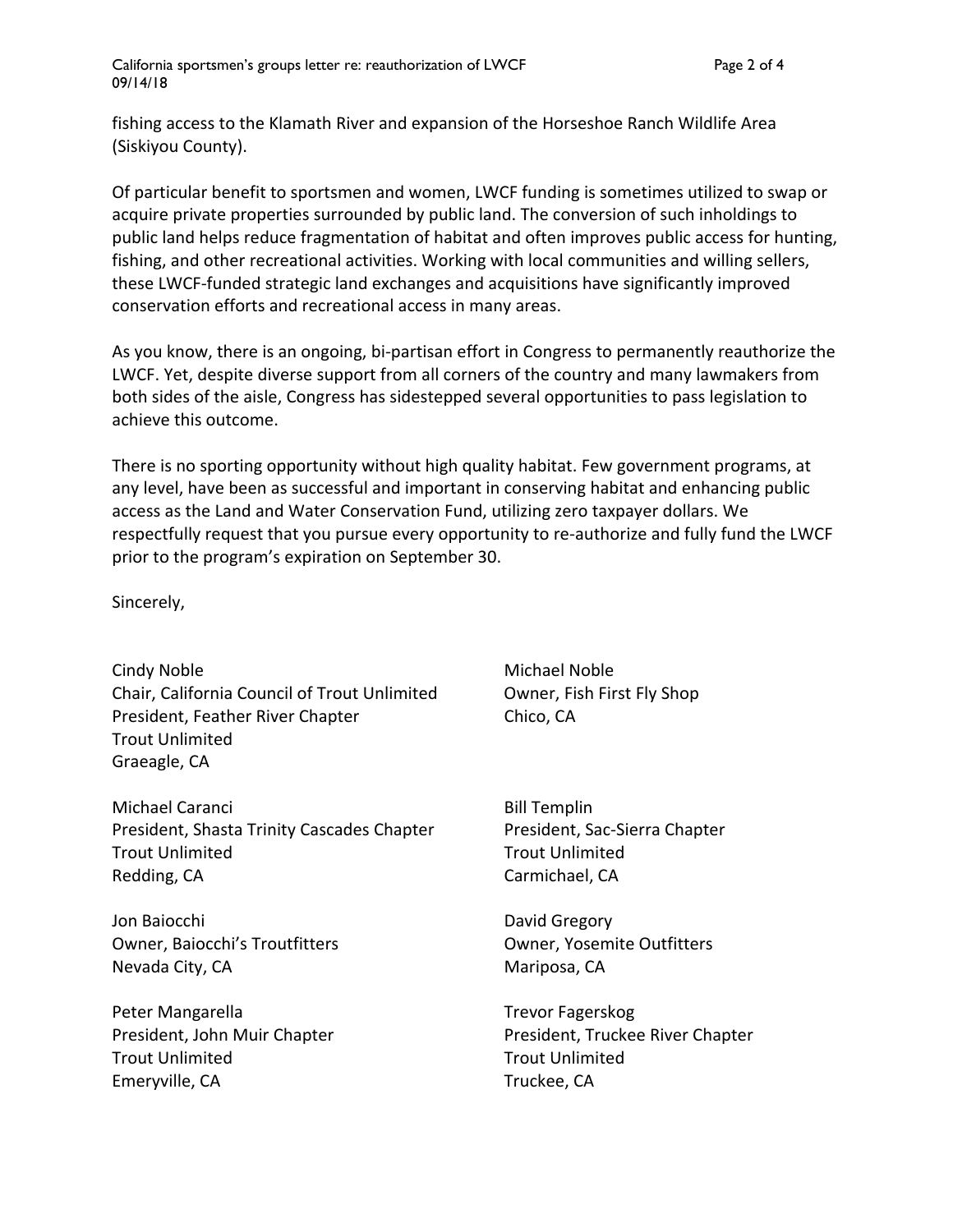California sportsmen's groups letter re: reauthorization of LWCF Page 3 of 4 09/14/18

Michelle Titus **Contains a Stephen Hart** Owner, Clearwater Lodge on the Pit River President, Kern River Fly Fishers Fall River Mills, CA Kernville, CA

Mark Rockwell **Mark Rockwell** *Mark Rockwell Curtis Knight* Conservation Chair Executive Director International Federation of Fly Fishers California Trout Menlo Park, CA San Francisco, CA

Rick Anderson **Rick Anderson Robert Grace** Owner, Fly Fishing Specialties **Solution Containst Council** Council Council Council Council Council Council Council Council Council Council Council Council Council Council Council Council Council Council Council Council C Sacramento, CA Dunsmuir, CA

George Revel **George Revel Cancer Contract Contract Contract Contract Contract Contract Contract Contract Contract Contract Contract Contract Contract Contract Contract Contract Contract Contract Contract Contract Contra** San Francisco, CA **Example 20 In the San Francisco, CA Fig. 5** Fig. Fishing Company

Charlie Schneider **Mike Copithorne** President, Redwood Empire Chapter **Chapter** Owner, Off the Hook Fly Fishing Trout Unlimited Napa, CA Santa Rosa, CA

Christy Fischer **Bob Blankenship** Bob Blankenship President, Steinbeck Country Chapter **President, South Coast Chapter** Trout Unlimited Trout Unlimited Carmel Valley, CA **Carmel Valley, CA Carmel Valley, CA** 

James Polfer **Example 2018** Erik Young President, Central Sierra Chapter **President, Golden Gate Chapter** Trout Unlimited Trout Unlimited Fresno, CA San Francisco, CA San Francisco, CA

Bernard Byng **Lowell Ashbaugh** Tracy, CA **Davis, CA Davis, CA** 

Tom Hoyge **Lance Grey** President, Santa Cruz Fly Fishermen **Owner, Lance Grey Fly Fishing** Santa Cruz, CA **Willows**, CA

Tom Page **Alex Cady** Owner, Reel Anglers Fly Shop Manager, The Fly Stop Grass Valley, CA **San Diego, CA** San Diego, CA

Owner, Lost Coast Outfitters Managing Partner, Kiene's American Sacramento, CA

Conservation Chair, Tracy Fly Fishers Conservation Chair, Fly Fishers of Davis